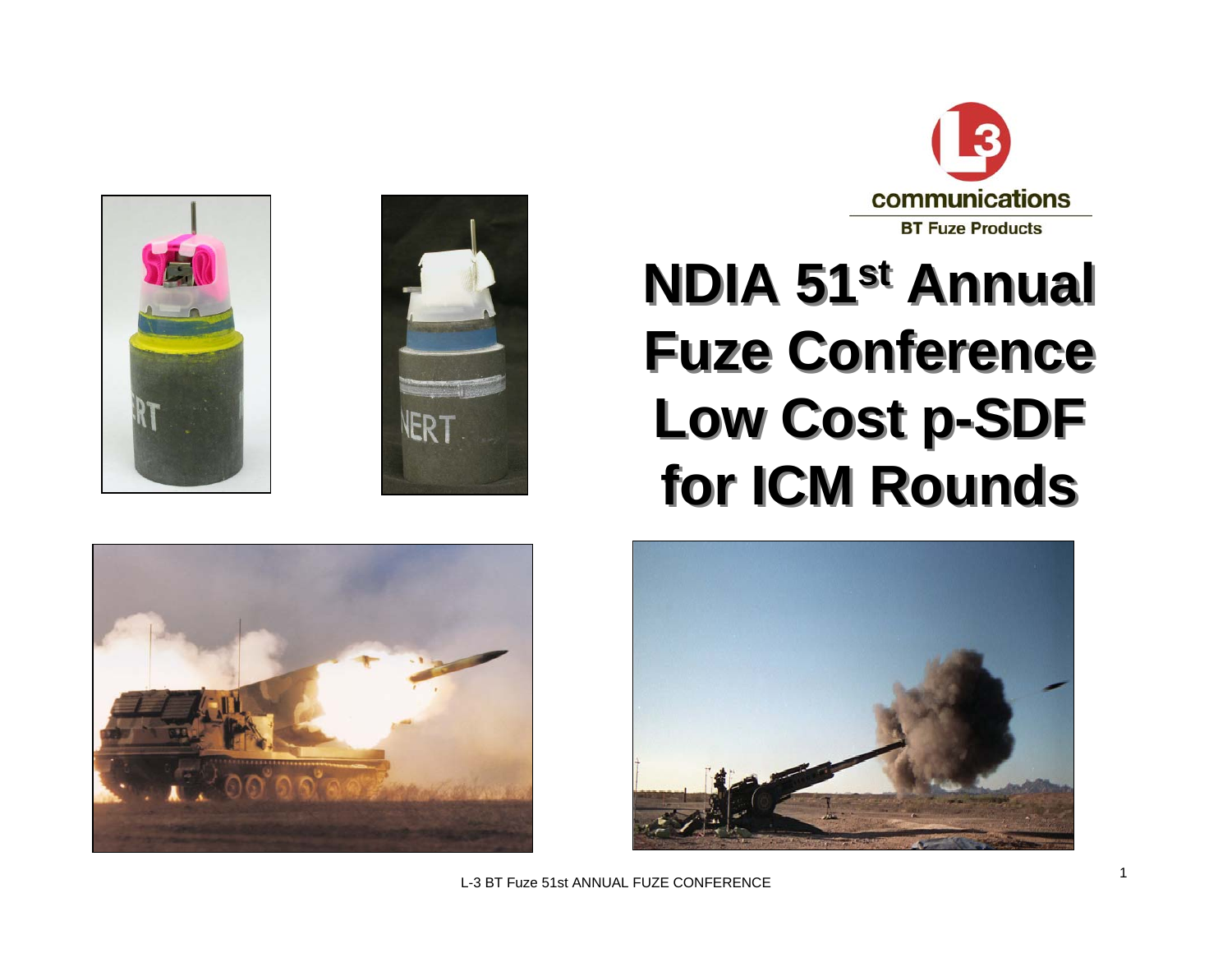





- **History**
- $\bullet$ **Design**
- **Applications**
- **Testing**
- **Current Status**
- **Summary**

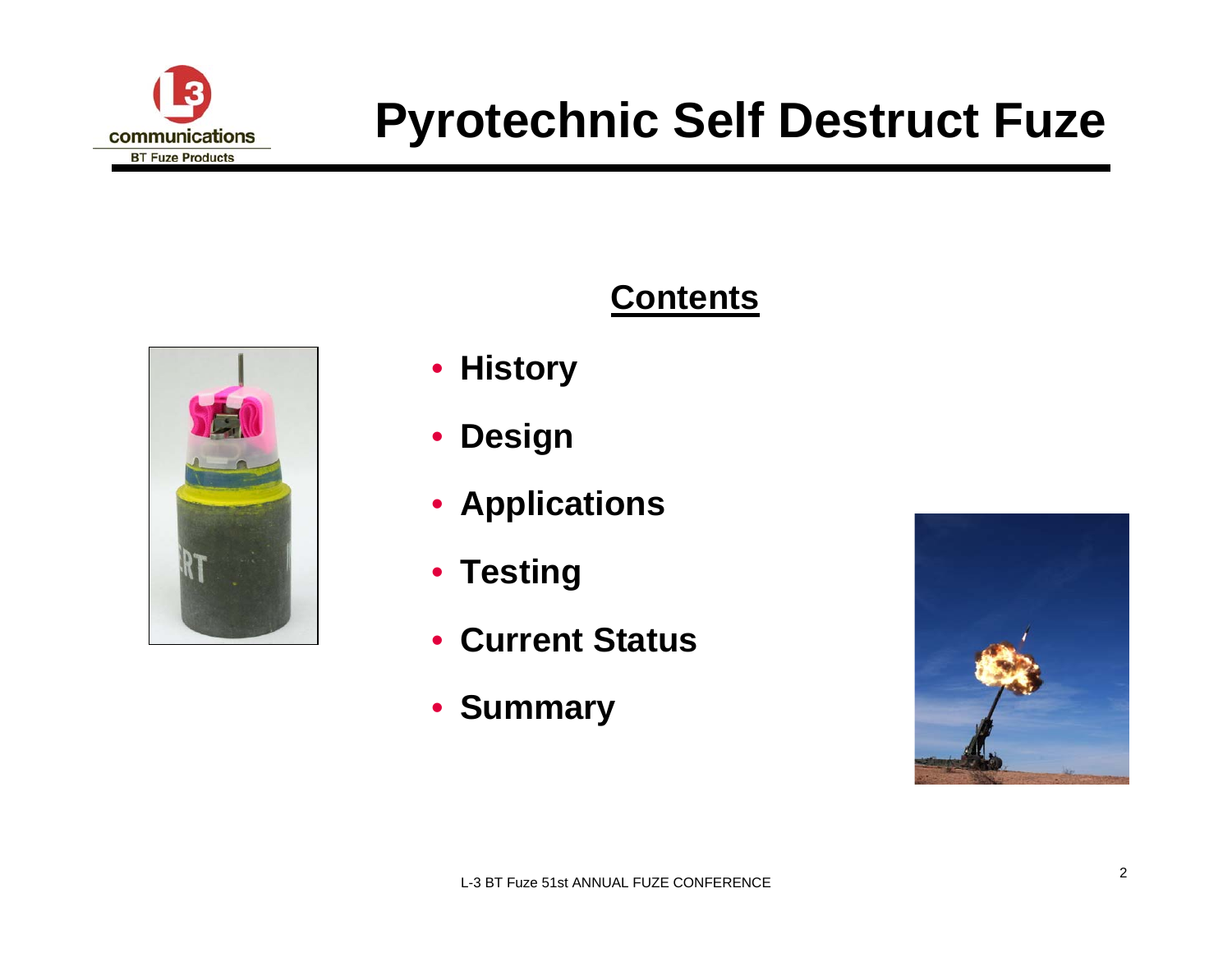

# **History**

- • **Late 1990s – IRAD at BT Fuze**
	- –**Mechanical design**
	- **Pyrotechnic development**
- • **May 2000** 
	- **Concept Validation**
	- **Ballistic Testing (M483A1)**
- $\bullet$  **February 2002**
	- **Formation of the IPT**
	- –**Design improvements**
	- –**Three(3) ballistic tests (M864)**
- • **May 2003**
	- **Design changes for GMLRS**
	- –**Ballistic test in GMLRS**
- $\bullet$  **June 2005**
	- **Phase I Pre-Production Engineering**
	- –**M864 recap prove-out**
	- –**Two (2) series of ballistic tests (M864E2)**
- • **July 2005**
	- **GMLRS PVT**
- • **July 2006**
	- **155mm/52 cal ballistic demo**
- • **October 2006**
	- **Phase II Qualification of M864E2 (current contract)**
- • **December 2006**
	- **105mm IRAD effort (current)**
- • **April 2007**
	- **GMLRS PQT (current contract)**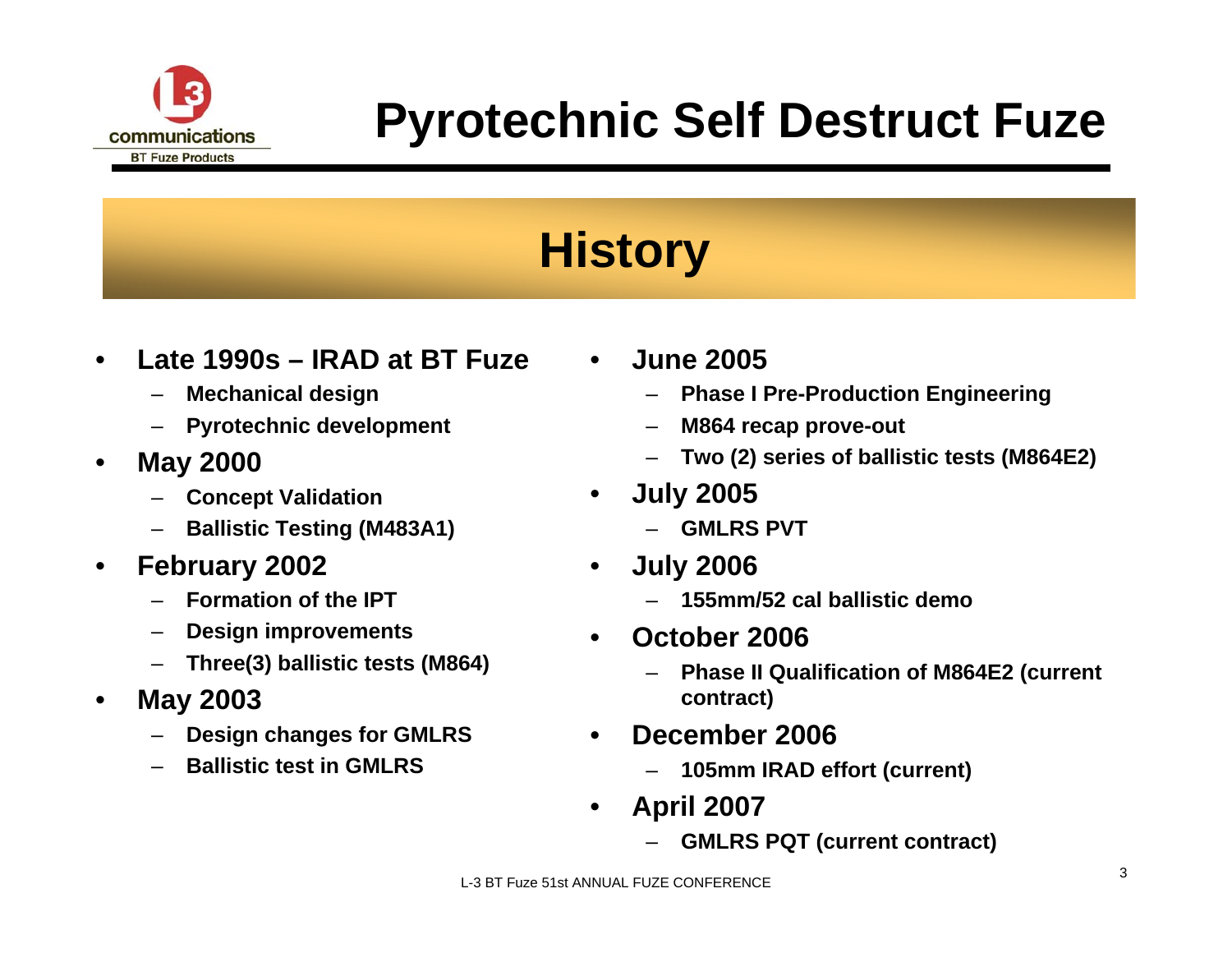

### **p-SDF Design Features**

- • **Based on M223 Fuze Design**
	- **Arming screw, weight, slider, housing, cover**
- • **Compatible with M42, M46, M77 and M80 Grenades**
	- **Functions with spin (XM1160, XM1162) or without spin (XM1161)**
- •**Self-Destruct mode is independent of primary mode.**
- • **All energetics are contained in slider**
	- **Stab ignitor, pyro delay, transfer element, M55 detonator**
- • **Pyrotechnic delay is a standard mix** 
	- **Tungsten/Barium Chromate/Potassium Perchlorate Composition (MIL-T-23132A)**
- •**Compatible with existing LAP facilities**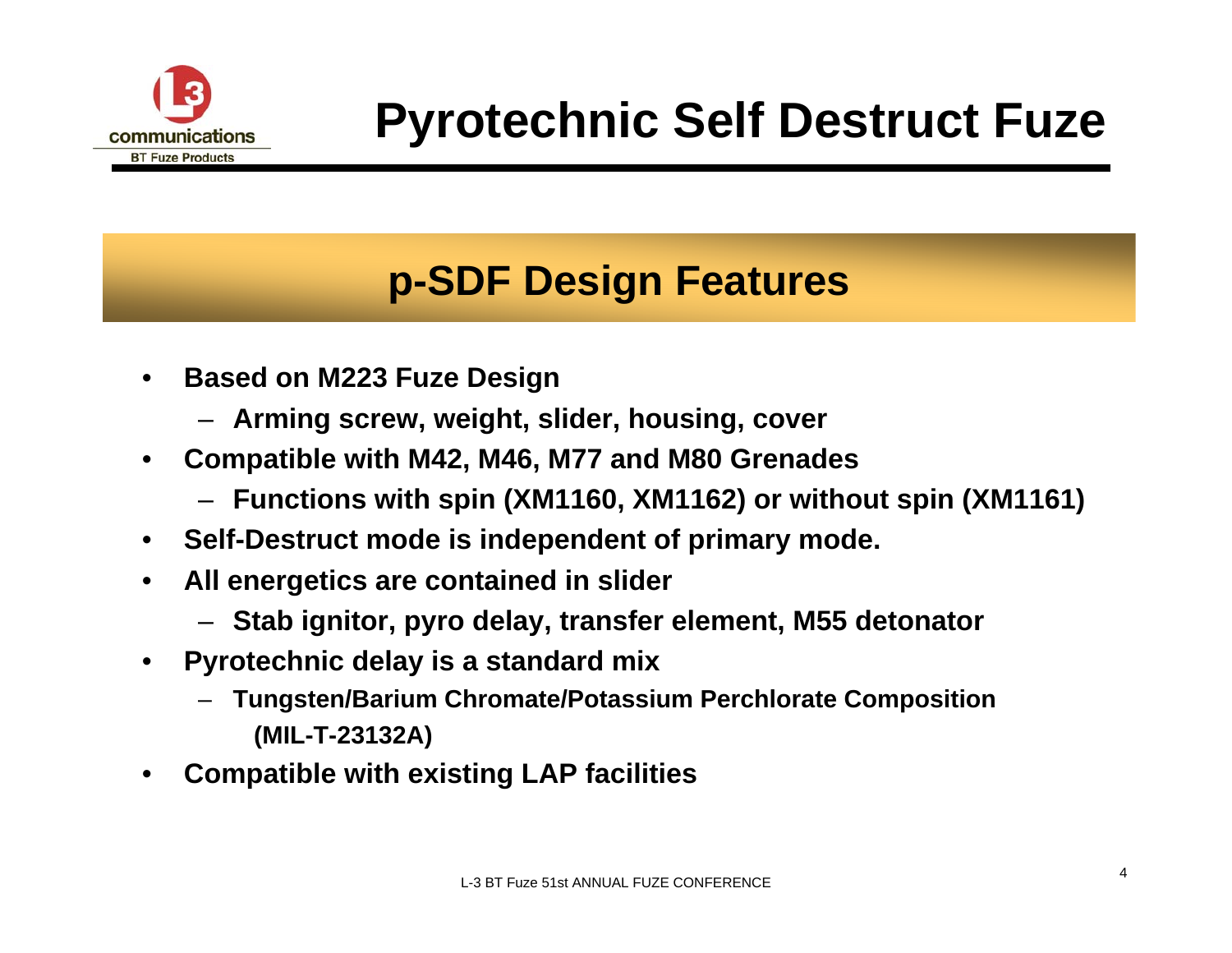

### **Description of Applications**

| <b>Application</b>         | <b>Projectile</b> | <b>Grenade</b> | <b>Fuze Configuration</b> |
|----------------------------|-------------------|----------------|---------------------------|
| Cannon<br><b>Artillery</b> | M915 (105mm)      | <b>M80</b>     | XM1160                    |
|                            | M483A1<br>(155mm) | M42, M46       | XM1162                    |
|                            | M864 (155mm)      | M42, M46       | XM1162                    |
| Rocket                     | <b>GMLRS</b>      | <b>M77</b>     | <b>XM1161</b>             |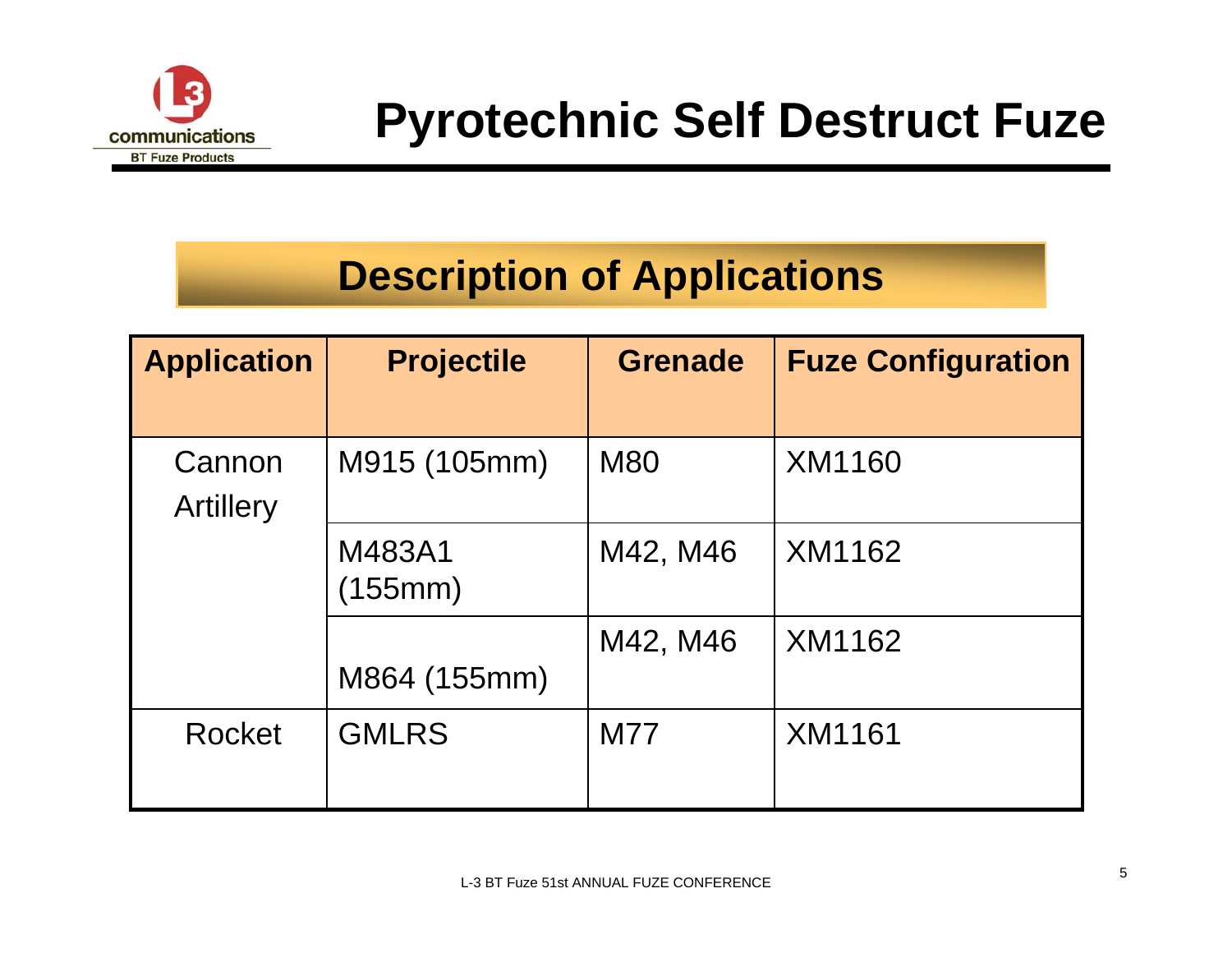

#### **p-SDF Designations**





**XM1162 p-SDF for M864E2**

**XM1160 p-SDF for M915E1**

**XM1161 p-SDF for GMLRS**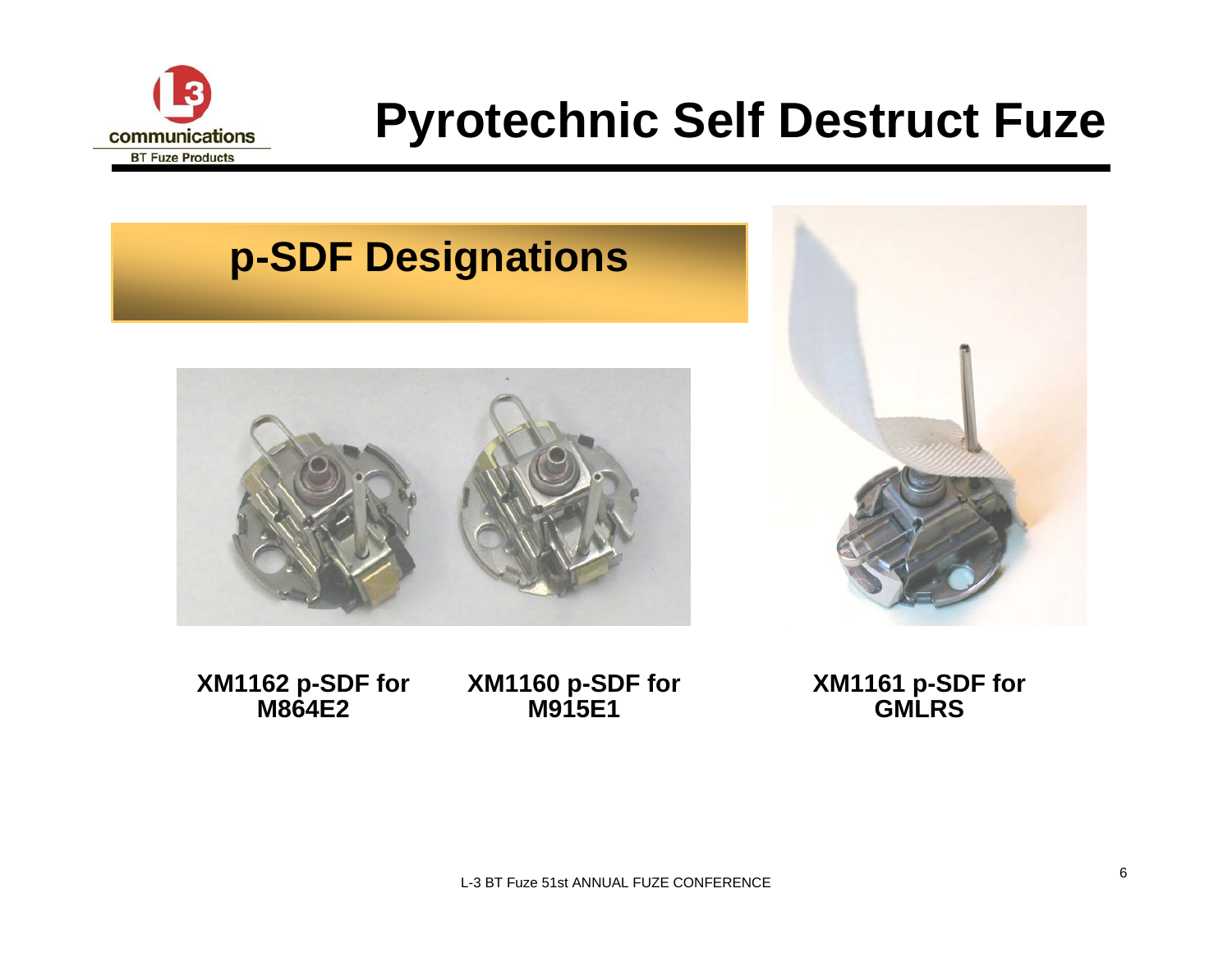

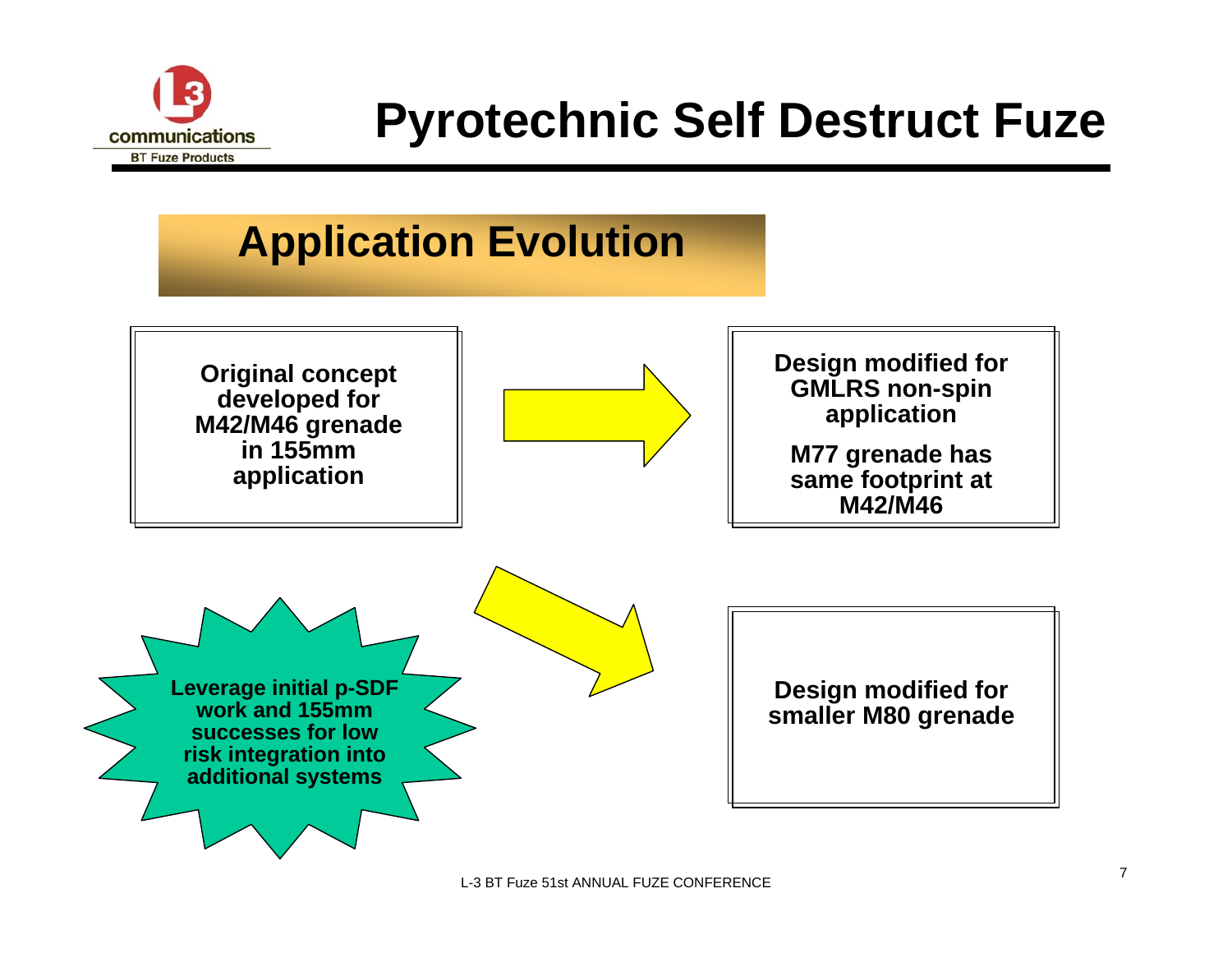

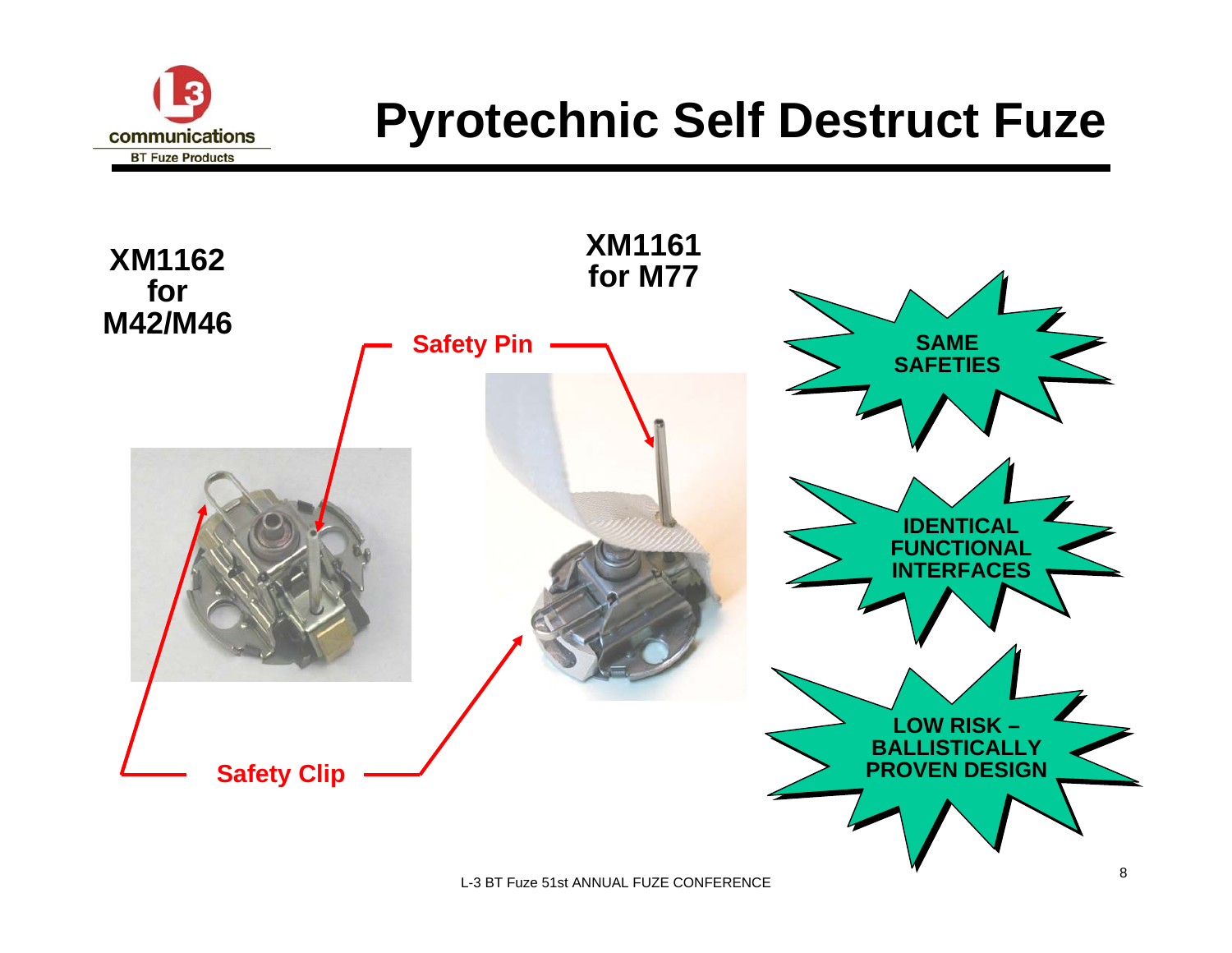

#### **XM1162 for M42/M46**



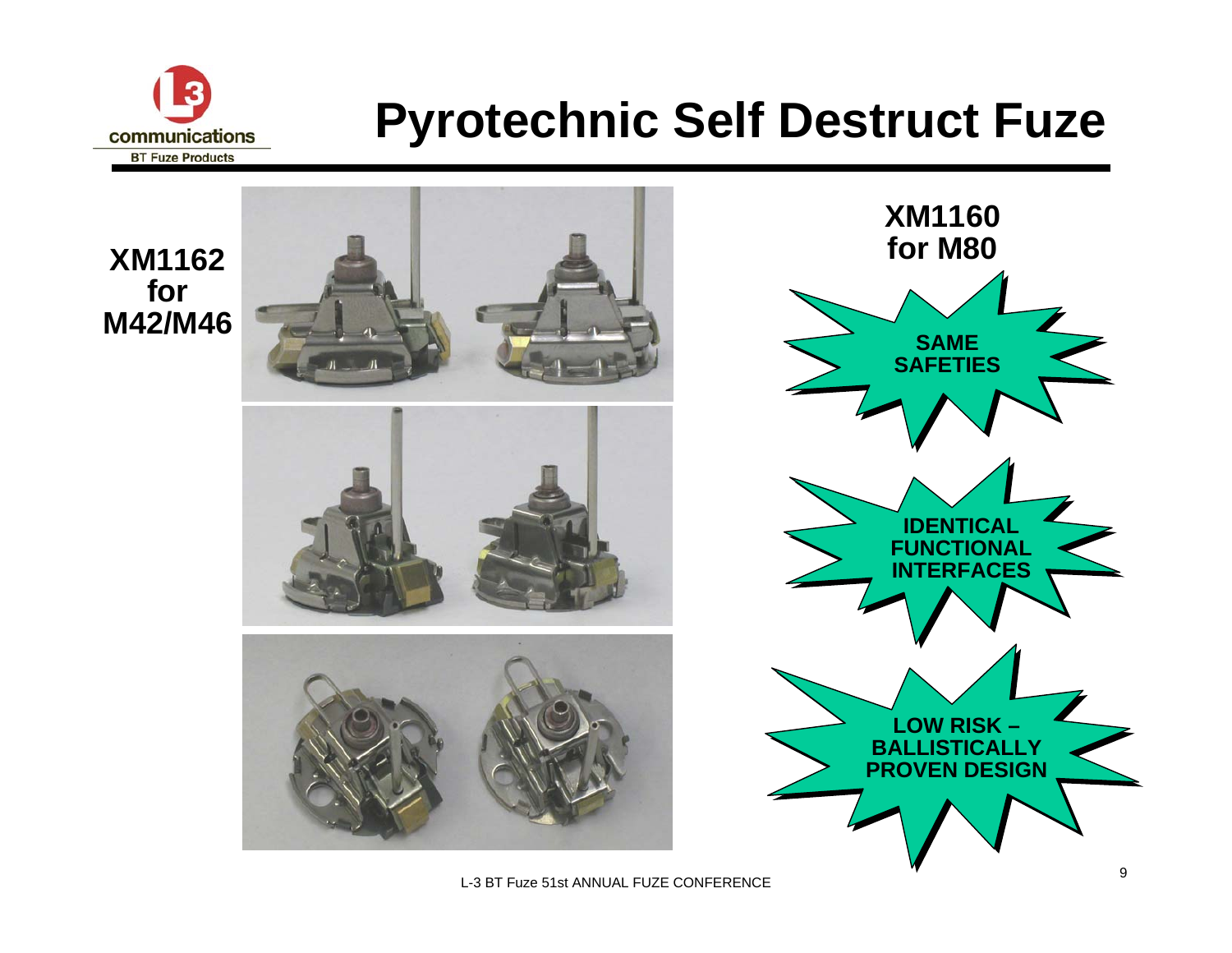

## **p-SDF Safeties (XM1162 shown)**

Safety Pin and Safety Clip installed at BT Fuze and remain in place while fuze is staked to grenade



Safety Pin and Safety Clip remain in place while ribbon is staked to fuze



Safety Pin and Safety Clip remain in place while ribbon furled and slider lock installed

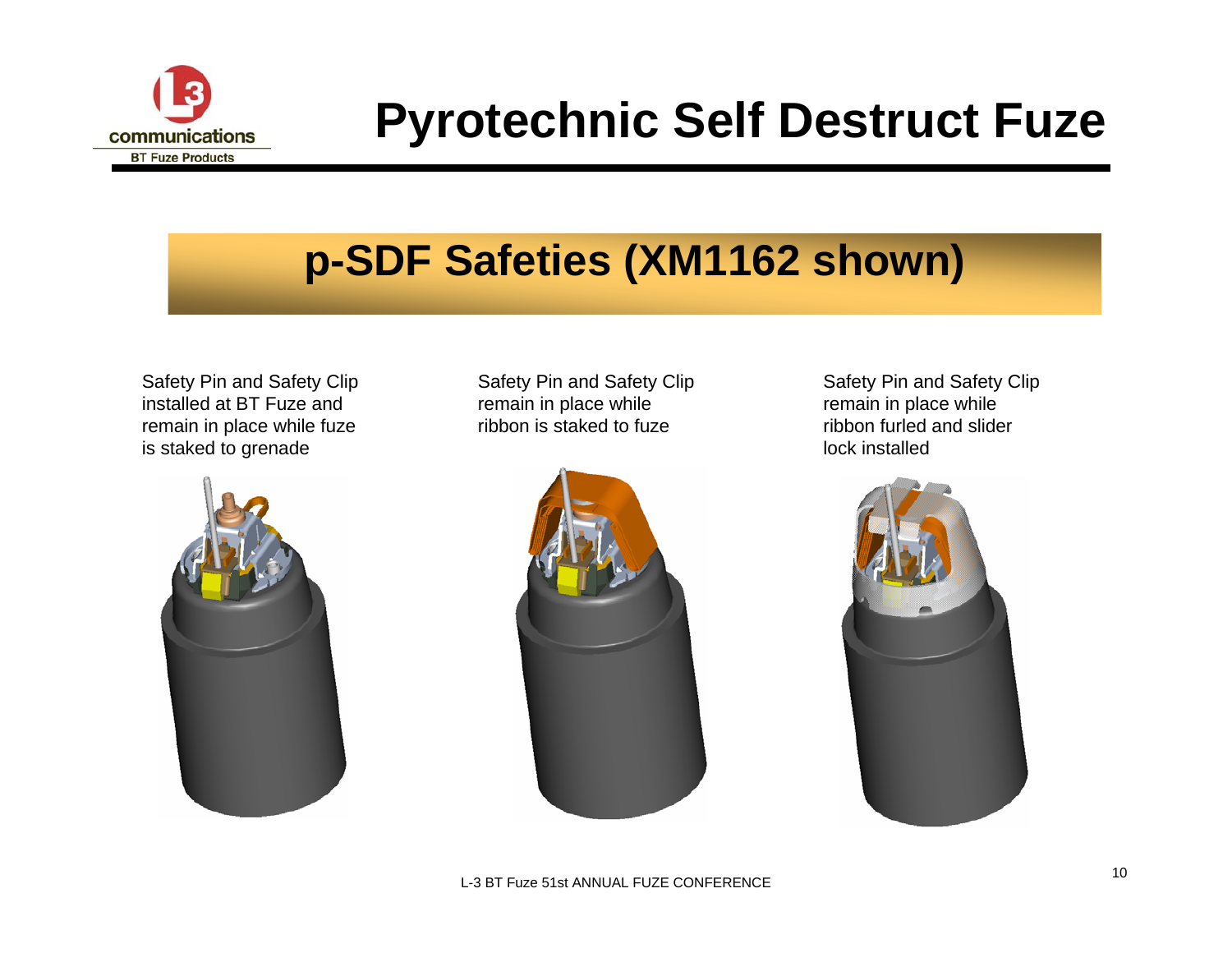

## **Safety Testing / Milestones Completed**

- •**Mil-STD-331**
- •**Out of line Safety/Progressive Arming**
- •**Stacked Body Loading Test**
- •**New Energetic Compatibility approvals**
- •**Energetic Safety approvals in progress**
- •**EOD: Supportability documents submitted**
- • **AFSRB: Interim Safety Certification Presentation (March 07)**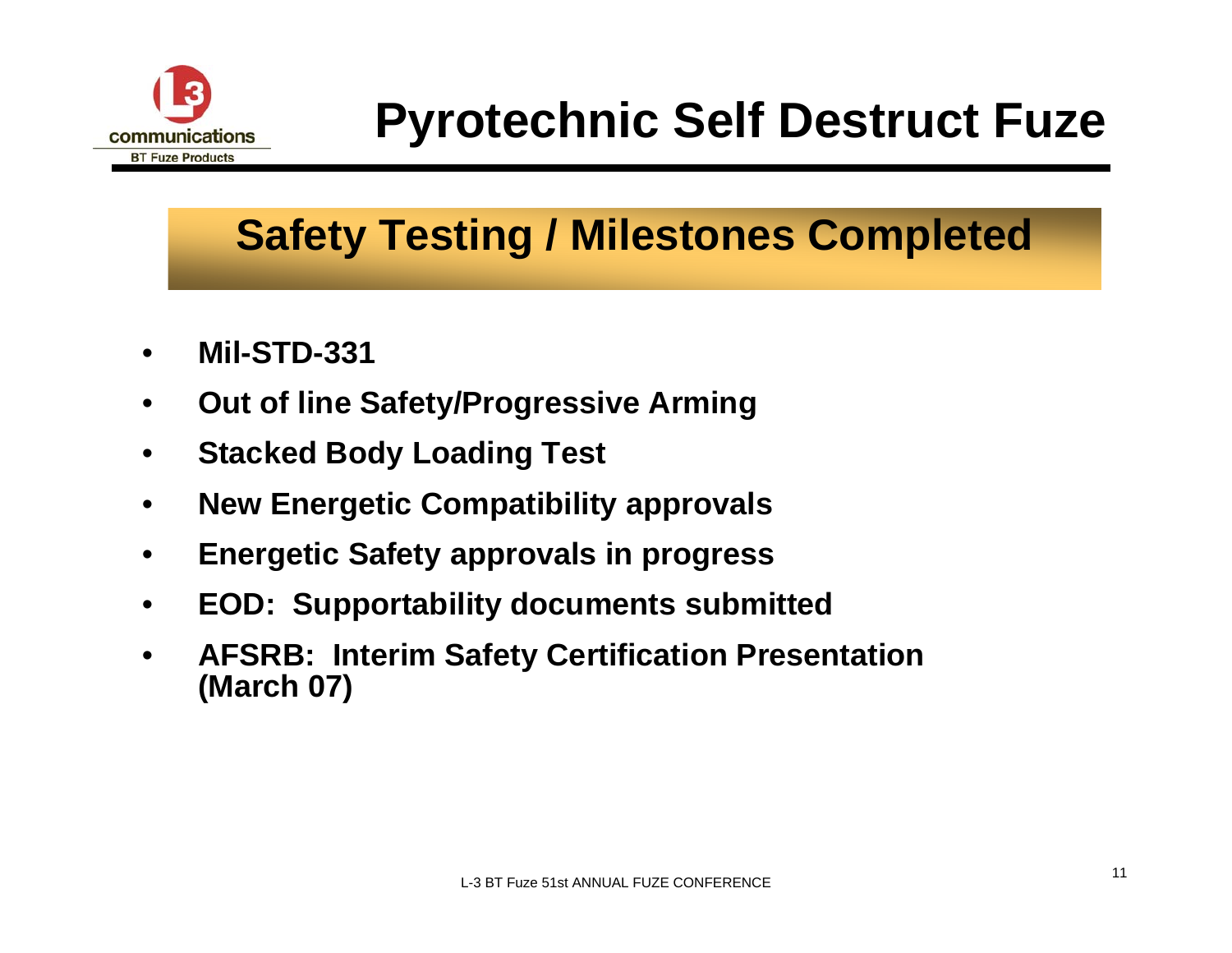

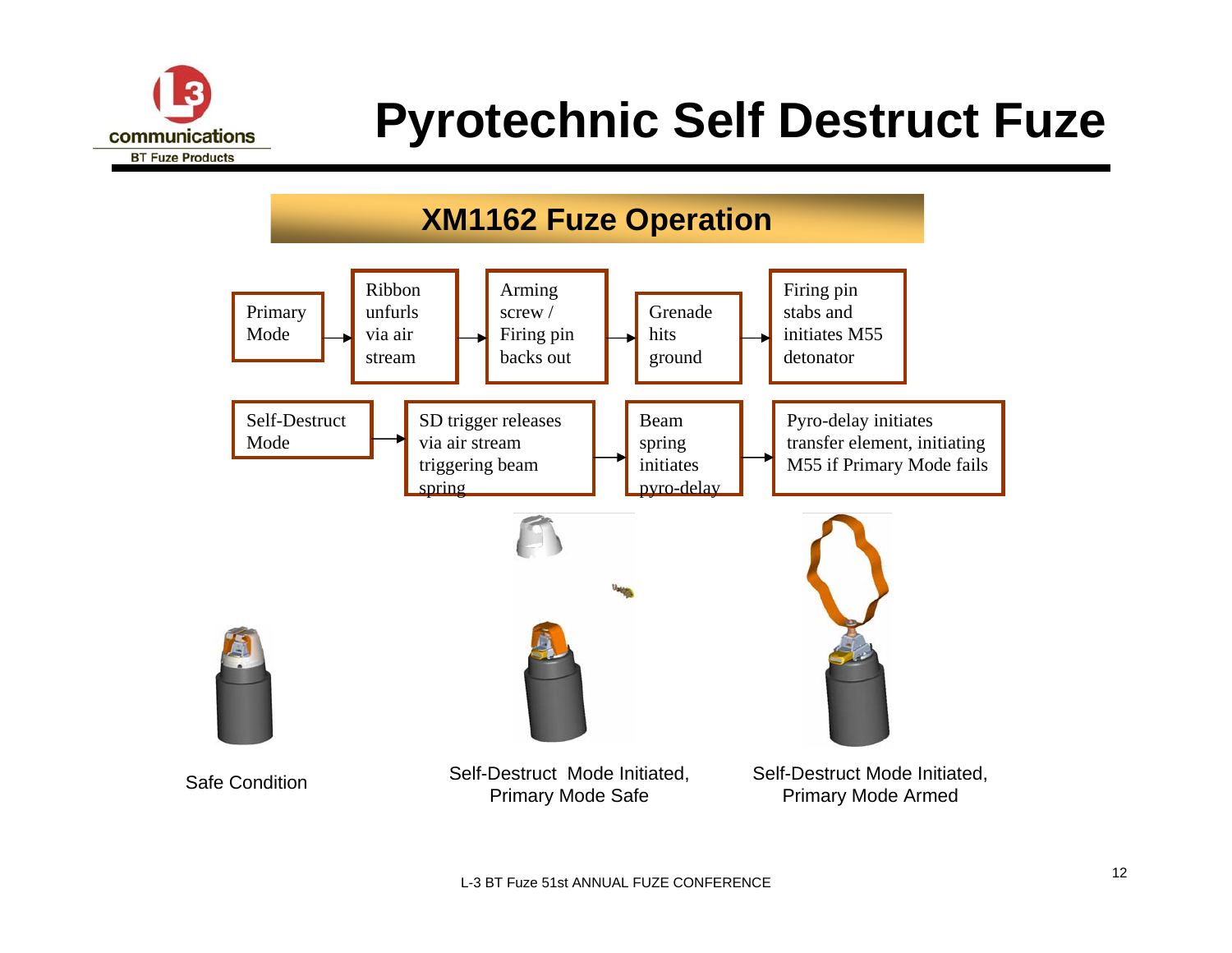

#### **Performance Testing**

- •**Delay Time Spin Test**
- •**High G Shock**
- •**Extreme Temperature**
- •**Spin Gun Test**



**Delay time requirement = 16 seconds minimum (M864E2)**

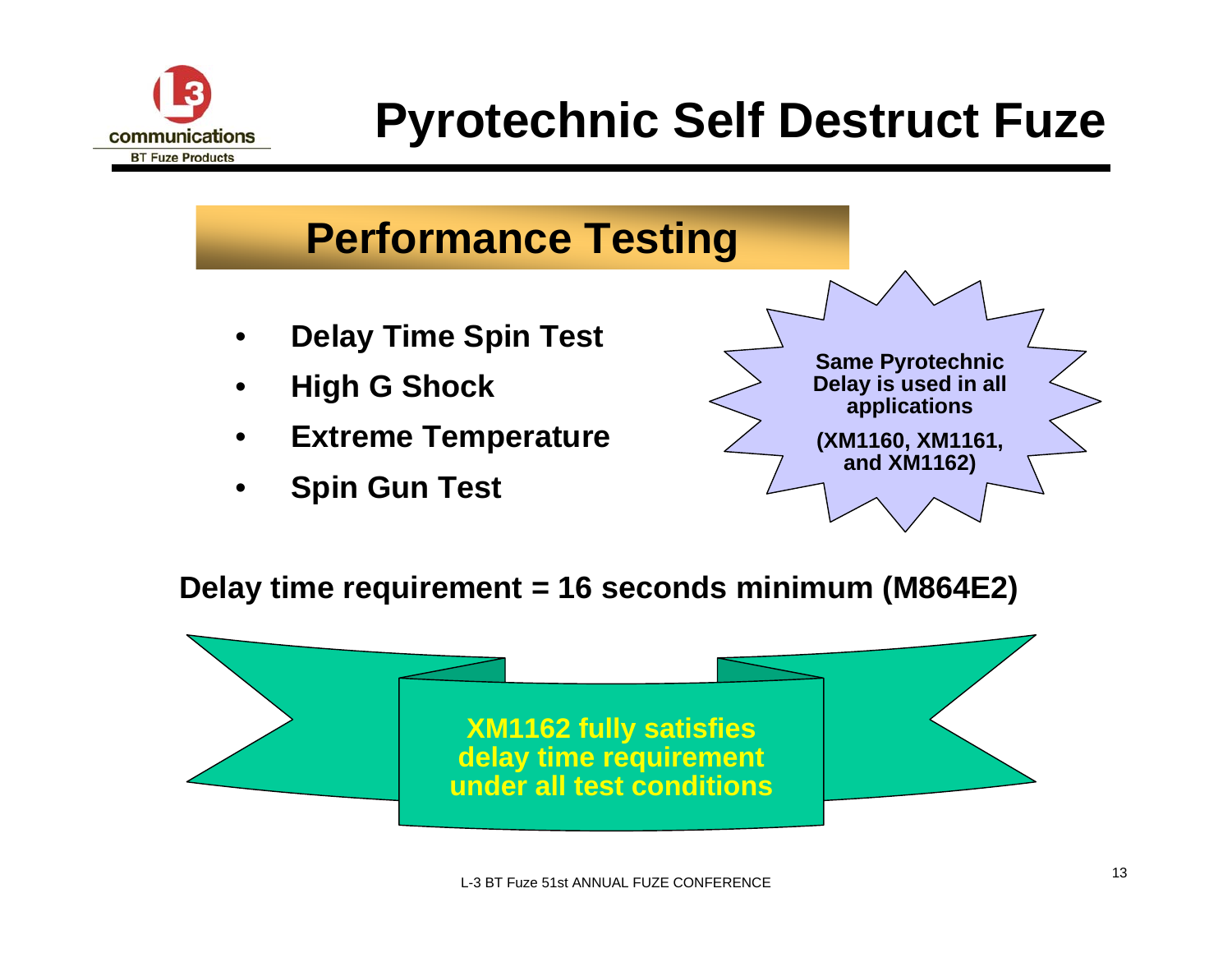

### **M864 Recent Ballistic Testing**

**Current Contract Phase I : All Recapped Grenades**

- **BET I:**
	- **21 Rounds Fired for down select of design**
	- **Results of down selected design:**
		- **Primary Mode Reliability: 212 / 215 = 98.6% (97% req)**
		- **Self Destruct Mode Reliability: 326 / 329 = 99.1% (95% req)**
- •**BET II: Worn Tube, SOD, Tactical Vibration, Zone 8**
	- **29 Rounds Fired: Various fuze configuration**
	- **1 Hazardous Dud out of 1047 (down selected design)**
	- **Baseline design SD reliability = 98.0%**
	- **Tactical reliability = 98.2%**
	- **Testing conducted at extreme temp and gun launch environment.**

#### **GMLRS STATUS**

- **Completed Design Verification Testing**
- **Production Verification Testing Scheduled for Fall 2007**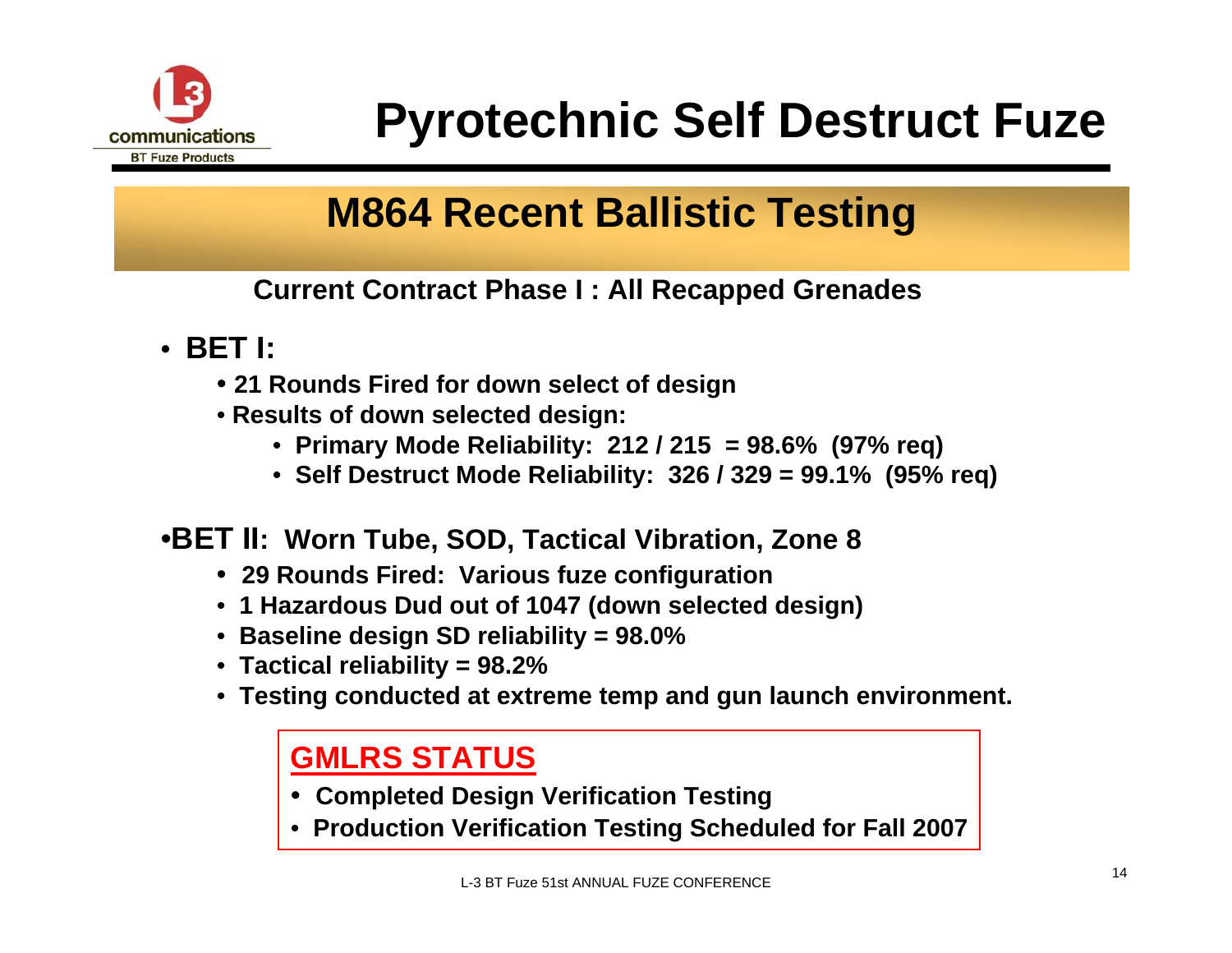

### **Most Recent Ballistic Testing**

**Final Demonstration / Proof 52 Cal gun tube**

**Ballistic Test Date: 20 July 2006**

- **Five rounds M864 rounds tested**
- **Rounds conditioned to 70 deg F**
- **Cannon: XM282E1, Charge 6, M232MACS**
- **Fired at a Quadrant of Elevation (QE) of 615 mils**
- • **Range 31.3 Km using MACS 6 propelling charge (39K Range capability…shot at lower QE to maximize recovery)**

#### **Summary of Results:**

- •**360 grenades flown**
- •**354 grenades recovered**
- •**354 fully functioned**

#### **Exceeded TLFC Requirements !**

**100% Reliability**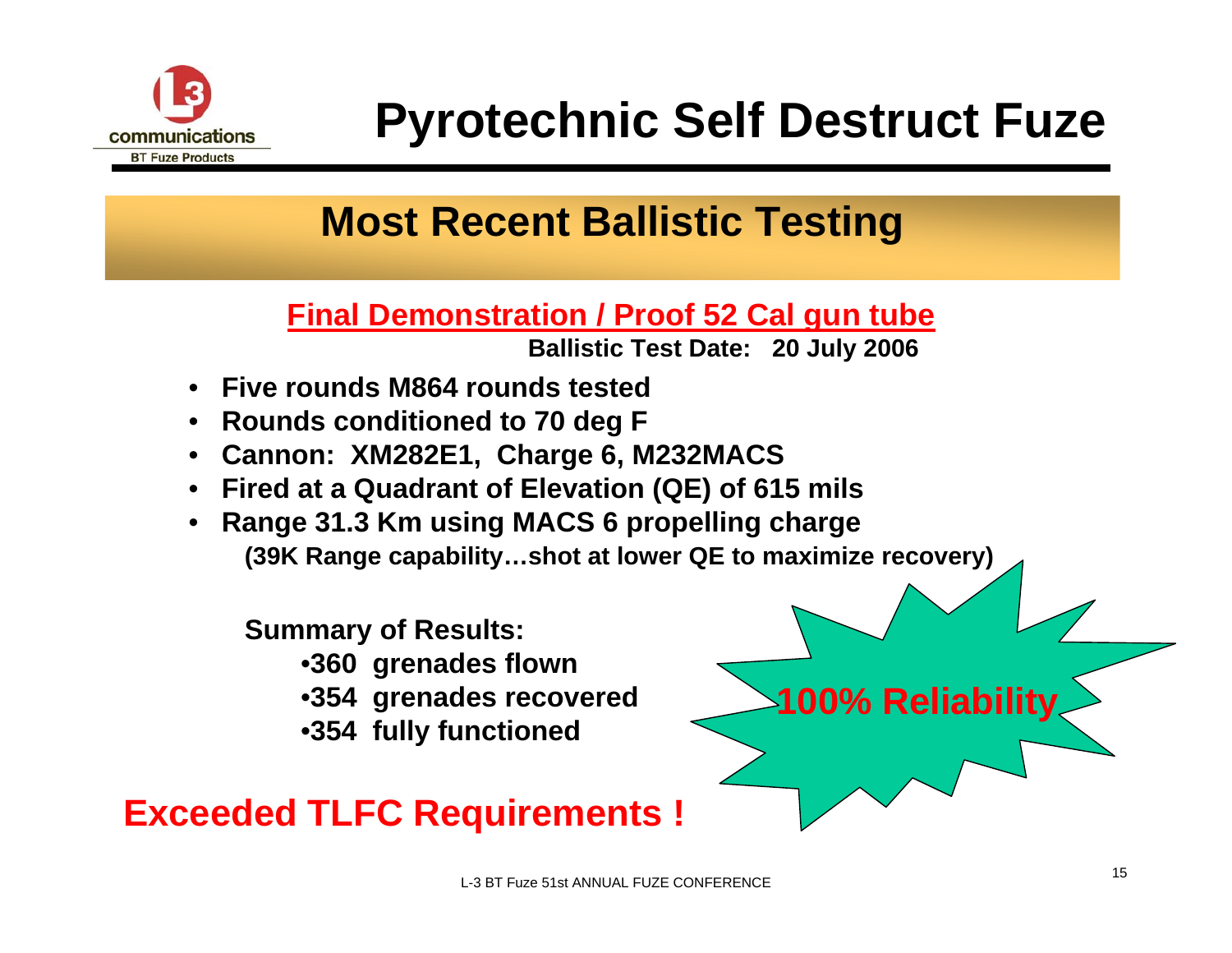

### **Producibility**

- **p-SDF Component Parts**
	- **High volume production tools and processes are all in place**

#### • **Slider Assembly**

- **Modular slider loading work cells in place and proven-out at BT Fuze.**
- **Tooling designed to be adaptable to automated high rate equipment**
- **Grenade & Rocket LAP**
	- **Configurations similar to M223 Fuze that has been loaded previously in production.**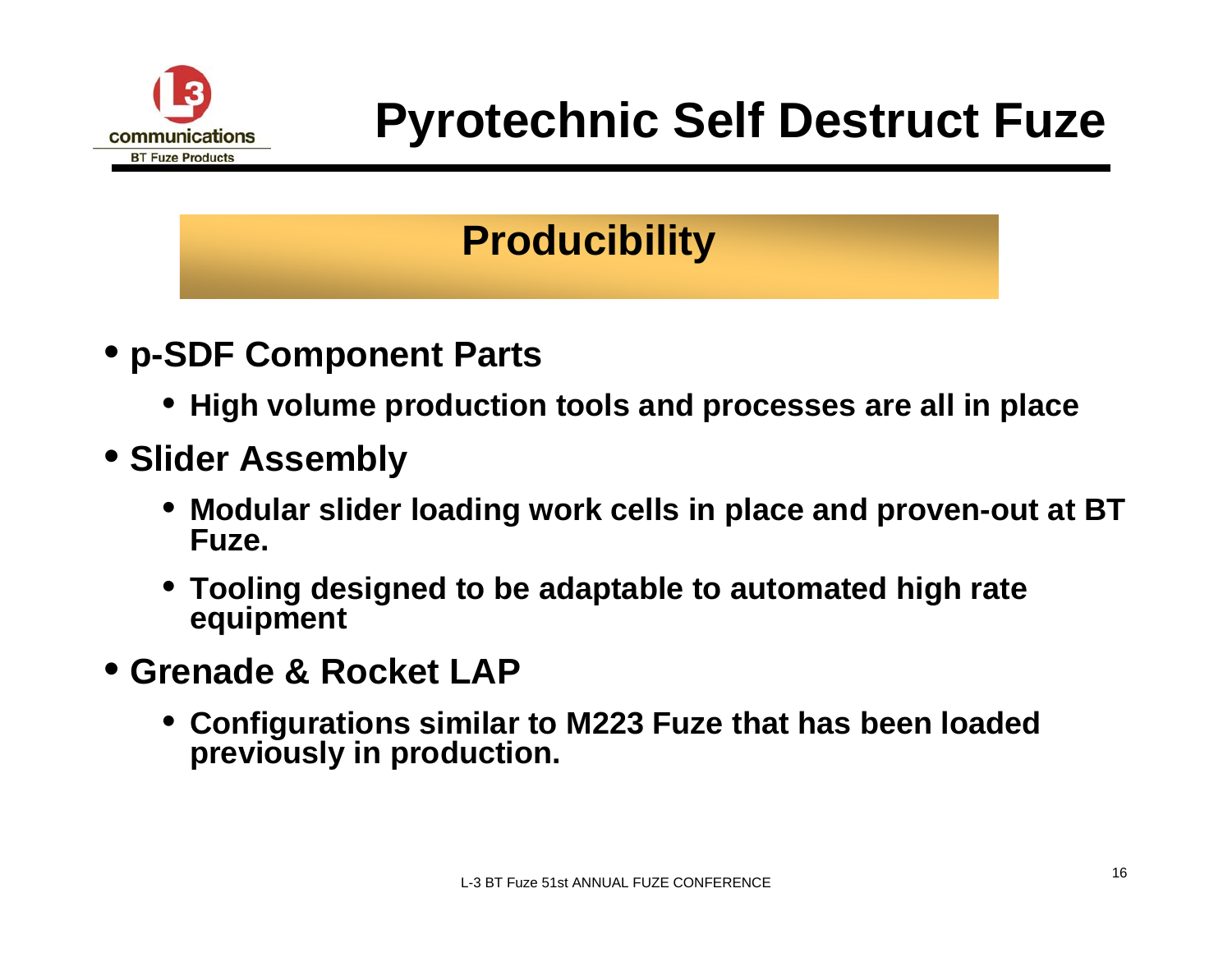

#### **Current Status of Programs**

- •**XM1160 p-SDF Demo in M915E1 scheduled for June 2007**
- •**XM1162 p-SDF Qualification testing in M864E2 begins summer 2007**
- •**XM1161 p-SDF PQT in GMLRS scheduled for September 2007**
- • **Production capability for up to 10,000 units per month is in place (production rate verification completed May 2007)**
- •**High volume component part tooling is in place**